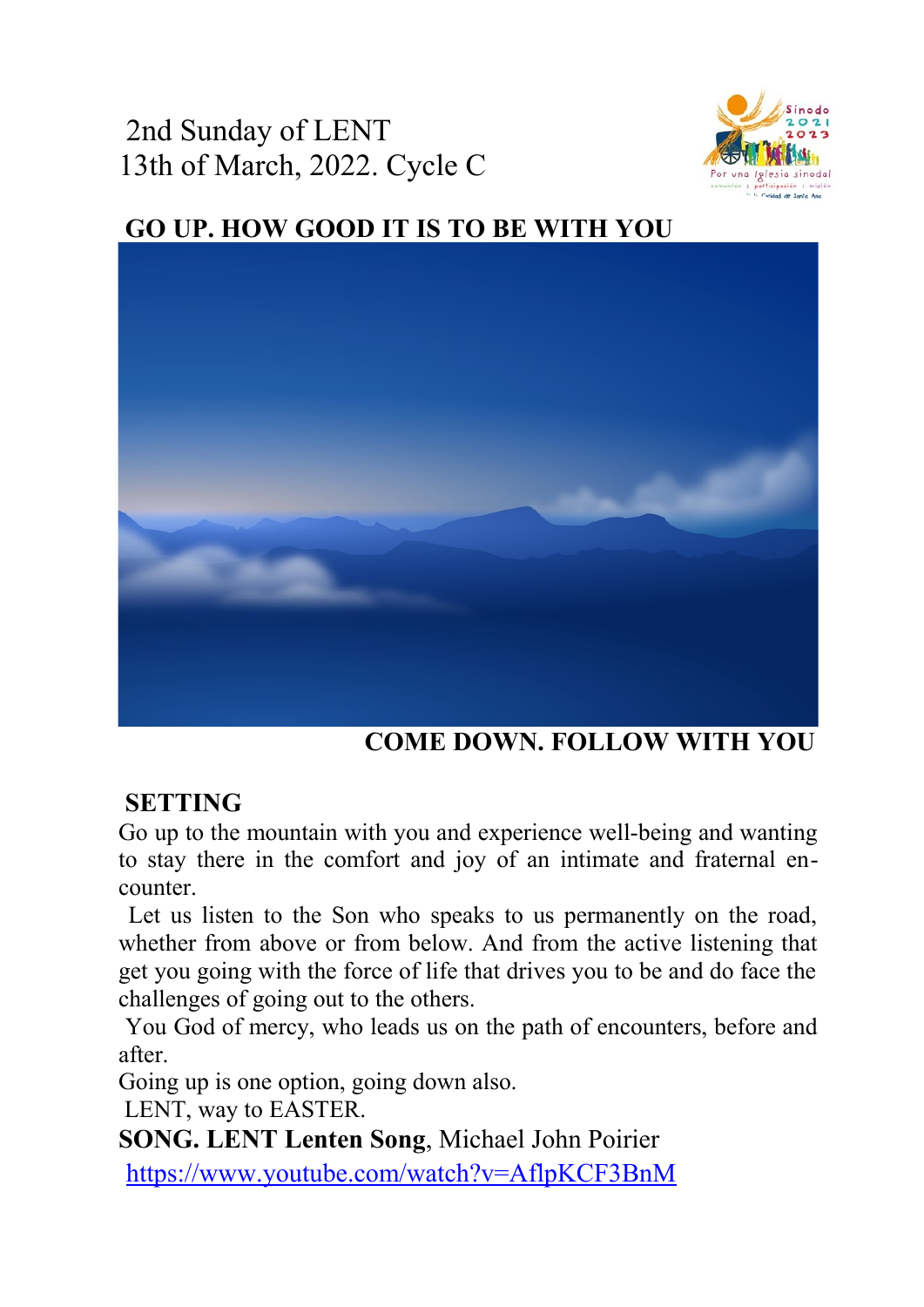### **GOSPEL – Luke 9, 28-35**

"Now about eight days after these sayings Jesus took with him Peter, John, and James and went up on the mountain to pray. And while he was praying the appearance and his face changed, and his clothes became dazzling white. Suddenly they saw two men Moses and Elijah, talking to him. They appeared in glory and were speaking of his departure, which he was about to accomplish at Jerusalem. Now Peter and his companions were weighed down with sleep; but since they stayed awake, they saw his glory men who stood with him. Just as they were leaving him, Peter said to Jesus: "Master it is good for us to be here; let us make three dwellings, one for you, one for Moses, and one for Elijah" not knowing what he said. While he was saying these, a cloud came and overshadowed them; and they were terrified as they entered the clod. Then from the cloud came a voice that said, "This is my Son, my Chosen One, listen to him." And when the voice had spoken, Jesus was found alone. And they kept silent and those days told no one any of the things they had seen.

#### **We deepen the text**

 A few days before the story of the Transfiguration, during prayer with his disciples, Jesus asks them a crucial question: "Who do people say that I am?" Peter knew how to answer: "You are Christ (that is, the Messiah of God)". Faced with the correct answer, Jesus makes them understand that yes, he is the Messiah but not as they were expecting. "The Son of man must suffer so much that he would be rejected by the elders, the priests, and the scribes and they will put him to the death and that on the third day he will rise again." In this way Jesus already announced that the glory of the son of man was inseparable from the cross.

Eight days later Luke says, Jesus leads his disciples up to the mountain because he wants to pray with them again. Luke is the only evangelist who mentions this prayer of Christ during the Transfiguration and the three disciples discover that for Jesus, prayer is an encounter that transforms. Let us return to the Transfiguration: it is the moment of prayer on the mountain that God chooses to reveal to these three privileged ones the mystery of the Son of man. Because here it is not men, nor the masses or the disciples who give their opinion, it is God himself who gives the answer and allows us to contemplate the mystery of Christ: "This is my Son, my chosen one, listen to him." Thus, the two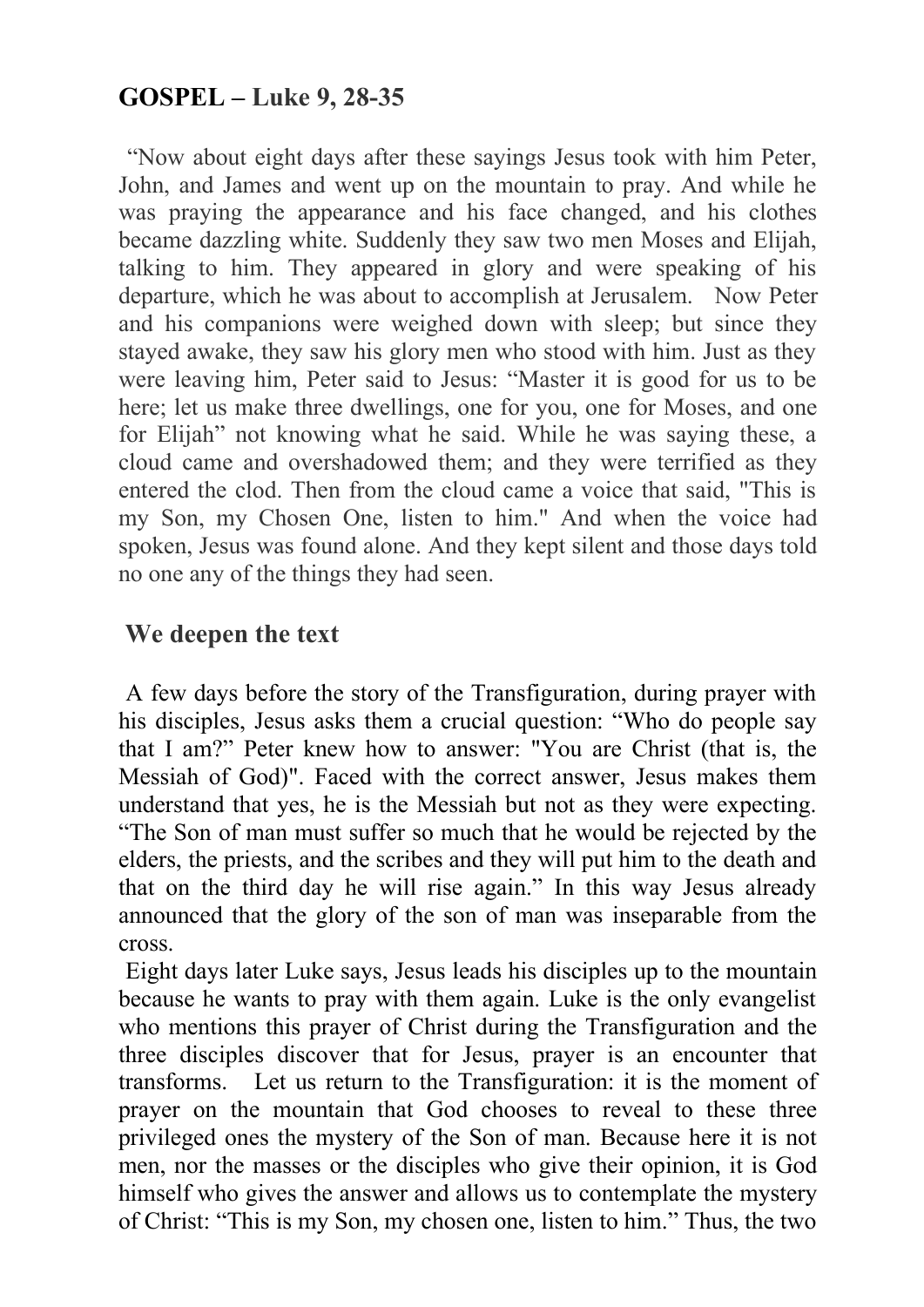characters of the Old Testament who have had the privilege of the revelation of the glory of God on the mountain are also present when this manifestation of the glory of Christ takes place. And Luke is the only evangelist who specifies the content of his dialogue with Jesus: "They were talking about path to Jerusalem that he was going to make. Actually Luke uses the word "Exodus". It was decidedly impossible to separate the glory of Christ from his cross. Luke's use of the word "Exodus" when he speaks of Christ's Passover takes on its full meaning here. In the same way that the Passover of Moses had inaugurated the Exodus of the people from slavery in Egypt to the land of freedom, the Passover of Christ opens the path of liberation for all the humanity. In the luminous cloud of the Transfiguration, the voice of the Father pleads "Listen to him". This expression "Shema Israel" to Jewish ears was quite a program. "Listen Israel" is the daily profession of faith: the memory of the One God to whom Israel owes its liberation. Peter, amazed at the transfigured face of Jesus speaks of settling down: "Teacher, it would be good to stay here; let us build three tents..." But Luke says very clearly that Peter did not know what he was saying" That it is not a question of settling down separated from the world and its problems: time is short. Peter, James and John, those three privileged ones, must hurry up and join the others. Because God's project is not limited to the few privileged ones. On the last day all of humanity will be transfigured. As Saint Paul says in his letter to the Philippians (today's second reading): "We are all citizens of heaven."

#### **Clues for the Prayers**

What does the text say? (Reading) What God is telling me through this text? (Meditation) How do I dialogue with God with what the text tells me? (Prayer) How do I feel the presence of God in my life? (Contemplation) How do I put into practice the message of the word of God in my real life? (Action)

### **TO DO GOOD, DO NOT GET TIRED \_\_\_\_\_\_\_\_\_\_\_\_\_\_\_\_**

### **AMBIENTAL MUSIC. Lent, time of God - Ixcís** <https://www.youtube.com/watch?v=oDvHgb1iI5U>

## **ON THE MOUNTAIN**

You are the light that allows me to see,